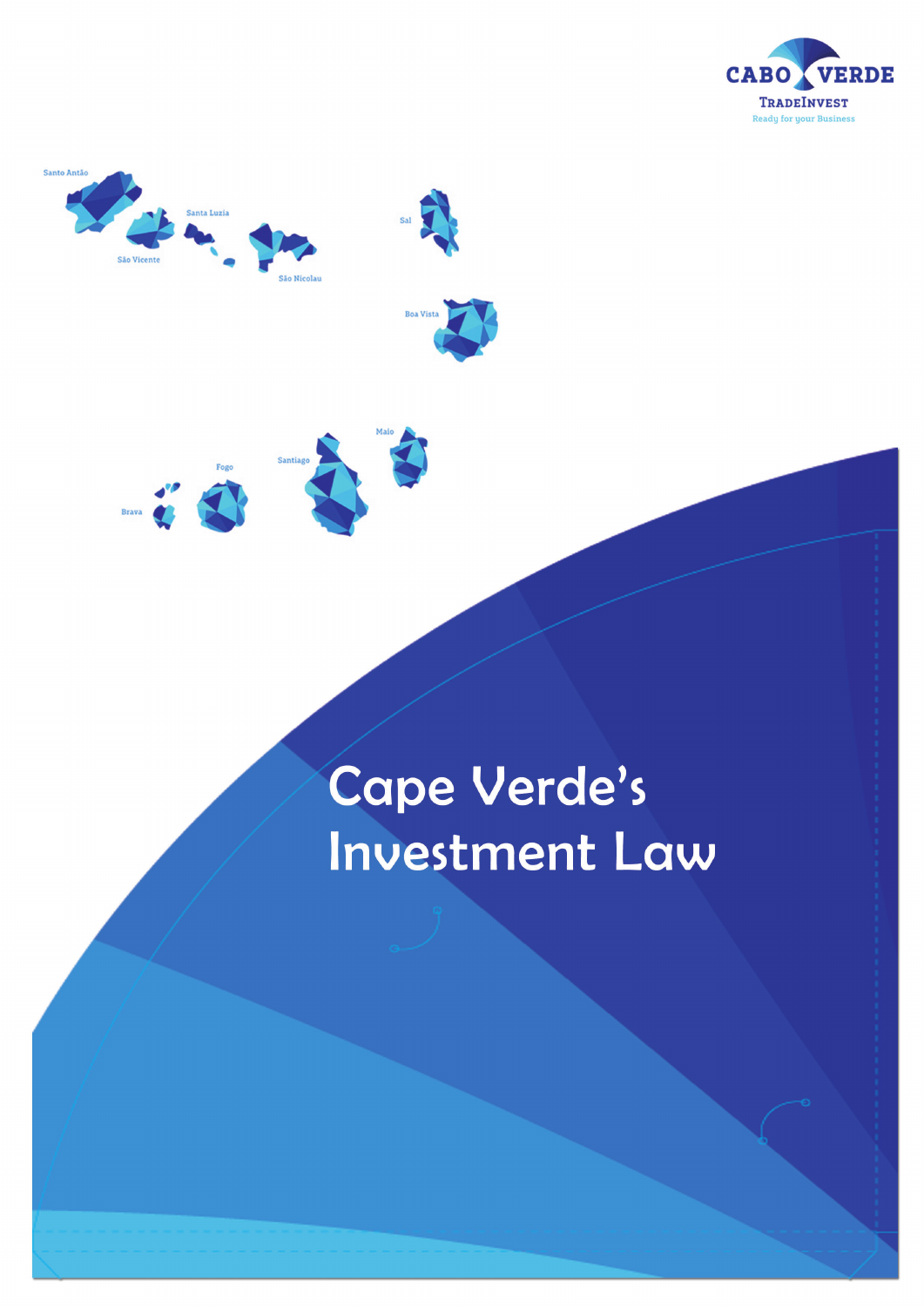## Decree-Law No. 34/2013 of 24 September

Agreeing to introduce changes to Law No. 13/VIII/2012, of 11 July, in order to obviate the emergence of a legal framework for Investment in Cape Verde, based on speed, dematerialization and streamlining of the investment process, it is determined that foreign investment registration at Banco de Cabo Verde will now be done electronically, through Cabo Verde Investimento, on the day following the issuance of the Investment Registration Certificate by Cabo Verde Investimento, thereby enhancing the status of Cabo Verde Investimento as the investor's only interlocutor.

This law establishes that reference to "Code" pursuant to various regulations of the aforementioned law be changed to "Law" and deletes the contents of Article 3, paragraph 2, sub-paragraph  $\beta$ , seeing as it repeats what comes in sub-paragraph  $\beta$ ) of the same paragraph and article.

It also enables the existence of a legal framework for Investment in Cape Verde that will include the rules and principles contained in Law No. 13/VIII/2012, of 11 July, along with the specifications that develop or regulate it.

Thus:

Using the powers conferred by Article 204, paragraph 2, sub-paragraph  $a$ ) of the Constitution, the Government decrees the following:

Article 1

#### Purpose

The purpose of this law is to amend Law No. 13/VIII/2012, of 11 July.

#### Article 2

#### Amendment to Law No. 13/VIII/2012, of July 11

1. The term "Code," contained in Law No. 13/VIII/2012, of 11 July, shall referred to as "Law".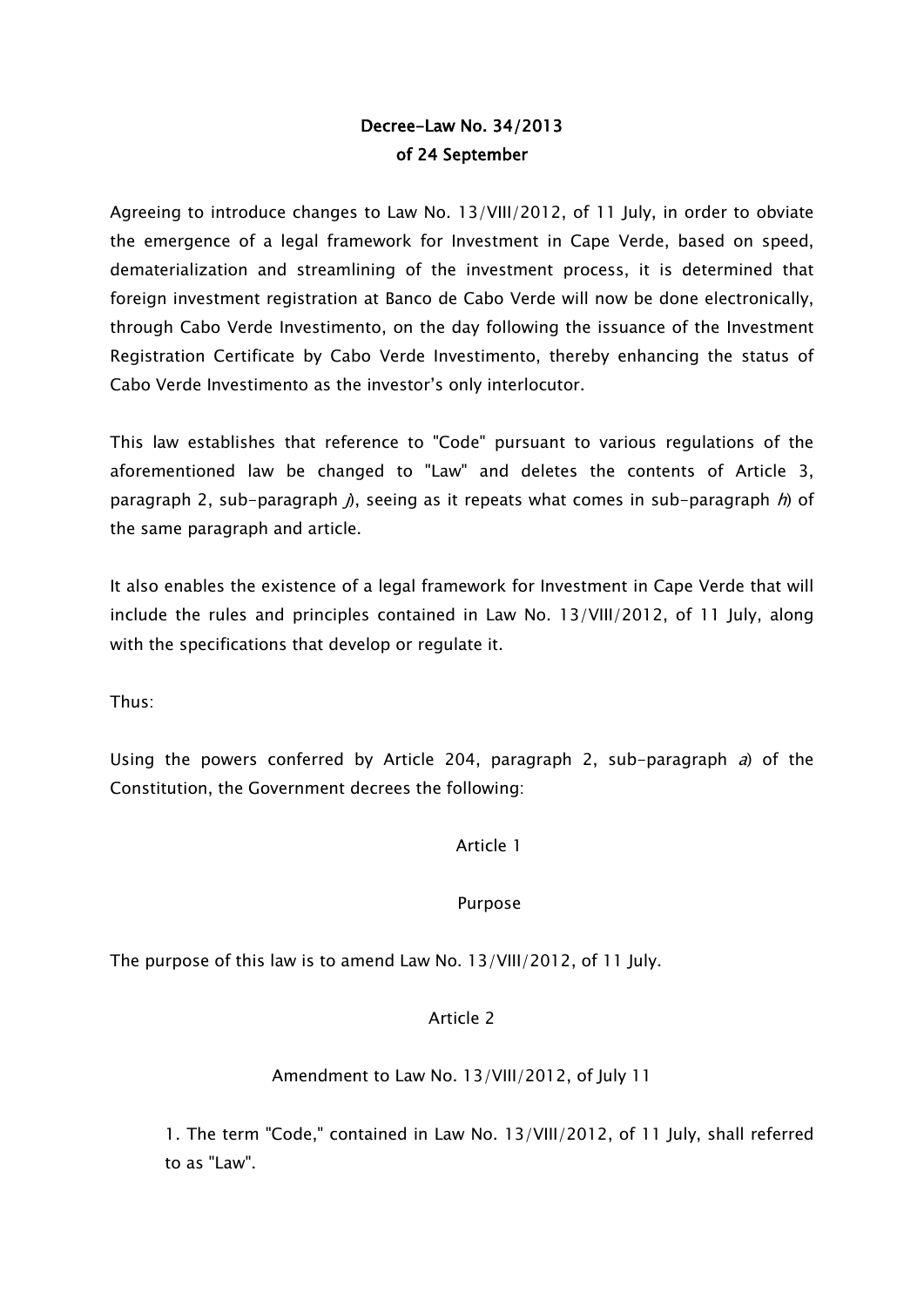2. The contents of Article 3, paragraph 2, sub-paragraph  $j$ ) of Law No. 13/VIII/2012, of 11 July, are deleted.

3. Paragraphs 4 and 5 of Article 7 of Law No. 13/VIII/2012, of 11 July, are amended and are now worded as follows:

#### "Article 7

[...]

 $1.$   $[...]$ 

2. [...]

3. [...]

4. Foreign investment must be registered with Banco de Cabo Verde.

5. Registration is done electronically, through Cabo Verde Investimento, on the day after the Investment Registration Certificate is issued by Cabo Verde Investimento.

6. [...]

7. [...]

8. [...]

9. [...]

#### Article 3

#### Cape Verde's Investment Law

The rules and principles contained in Law No. 13/VIII/2012, of 11 July, along with the specifications that develop and/or regulate it, constitute the legal framework for investment in Cape Verde, called Cape Verde's Investment Law, which shall be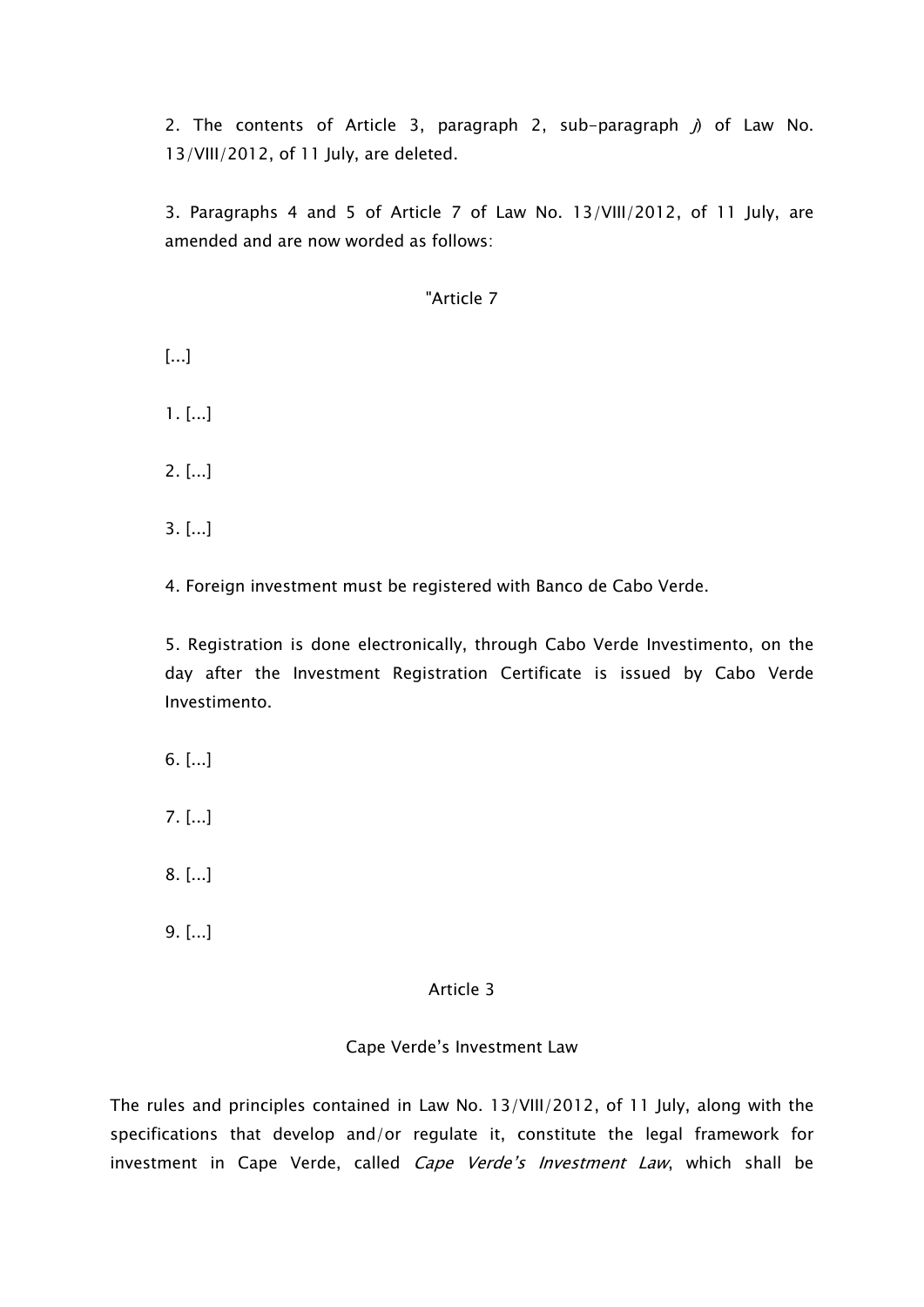translated, within six months from the publication of this law, to English, French and Spanish.

#### Article 4

#### Effect

This law has retroactive effect to January 1, 2013.

#### Article 5

#### Republication

Law No. 13/VIII/2012 Law, of 11 July, with the amendments now introduced, is republished in annex, which is an integral part of this law.

#### Article 6

#### Coming into force

This law comes into force on the day following its publication.

Reviewed and approved by the Council of Ministers on August 1, 2013

Jose Maria Pereira Neves - Cristina Isabel Lopes da Silva Monteiro Duarte - Humberto Santos de Brito

Enacted on September 13, 2013

To be published.

The President of the Republic, JORGE CARLOS DE ALMEIDA FONSECA

#### ANNEX

(Referred to in Article 5)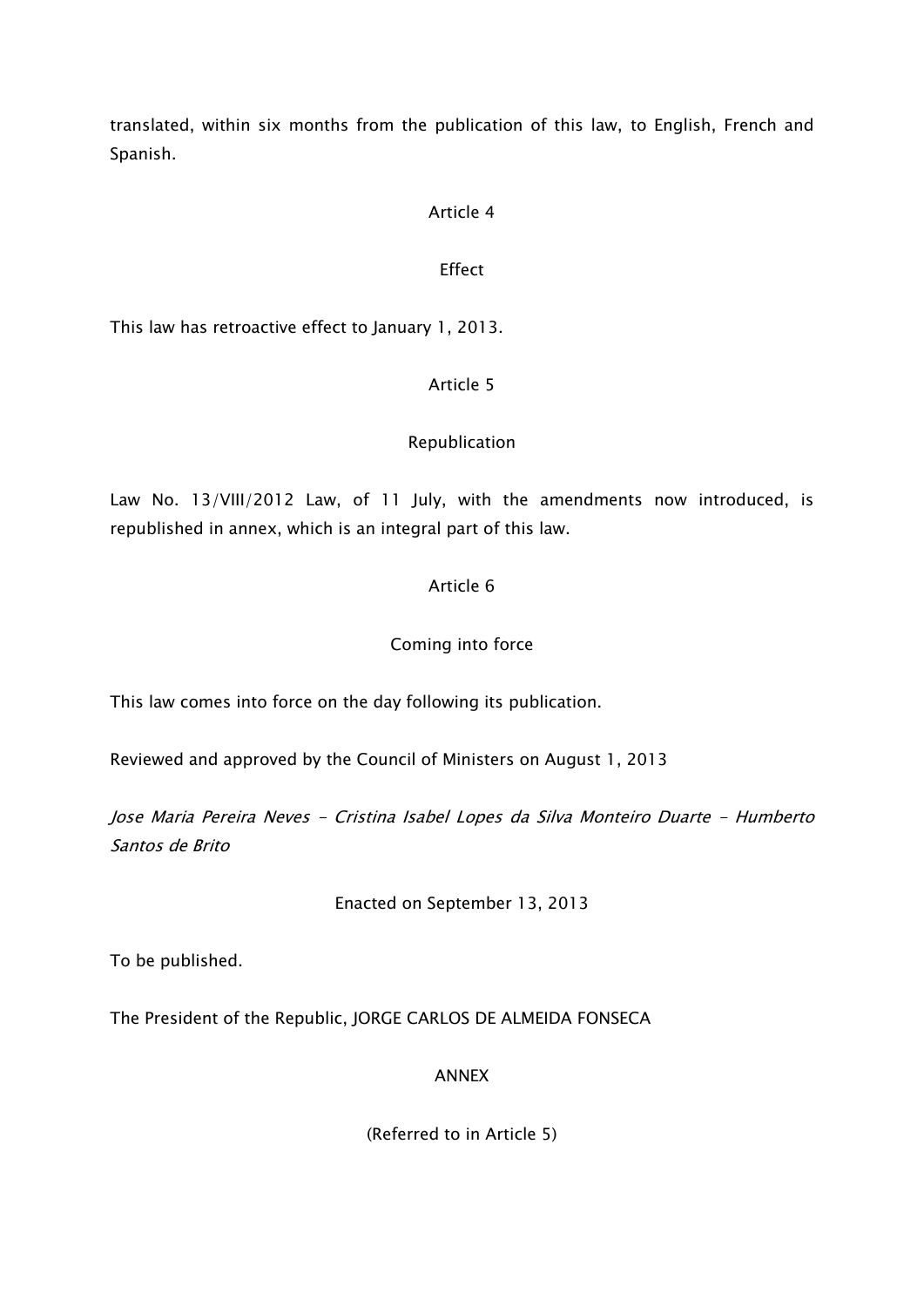# Law No. 13/VIII/2012 Of 11 July

By mandate from the people, in accordance with Article 175, sub-paragraph  $b$ ) of the Constitution, the National Assembly decrees the following:

# CHAPTER I General Considerations Article 1 Purpose

The purpose of this Law is to establish the general bases to accelerate and facilitate investments in Cape Verde, as well as the rights, guarantees and incentives to be given to investments that could contribute to the country's socio-economic development.

#### Article 2

#### Scope

This Law applies to all economic investments made in Cape Verde or abroad from Cape Verde, by national or foreign investors who wish to benefit from the guarantees and incentives provided therein.

#### Article 3

## Guiding principles and objectives of investments

- 1. The investments referred to in the preceding article shall be subordinate to the provisions of this Law, its Regulations and other legislation in place in the country, as well as the principles and objectives of national economic and environmental policy.
- 2. Investments made under this Law should help to achieve, inter alia, the following objectives:
	- a) Promote economic, social and cultural welfare of people;
	- b) Reduce regional socio-economic disparities;
	- c) Ensure environmental balance;
	- d) Strengthen the national business sector and productive capacity;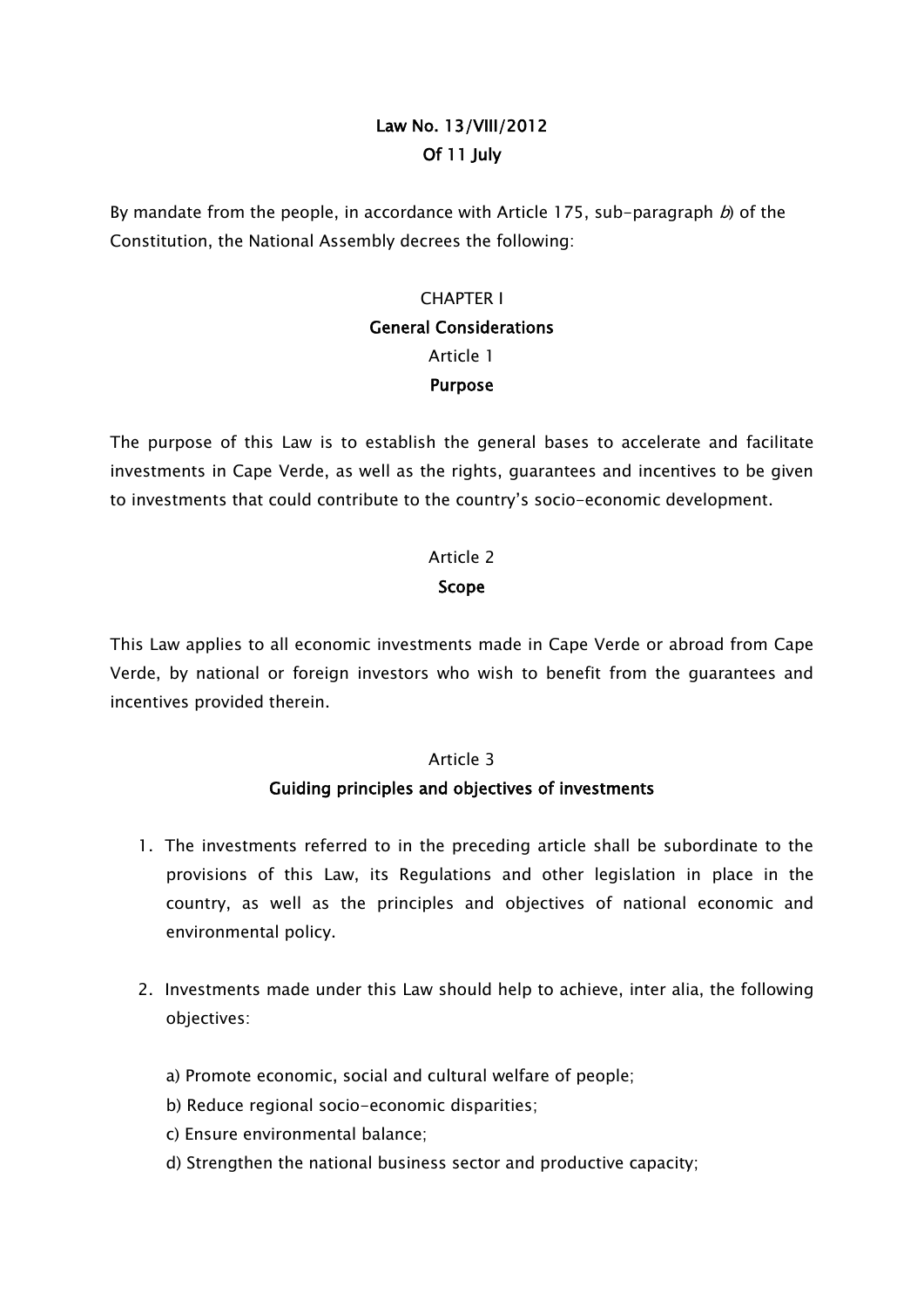e) Create direct, indirect and induced jobs;

- f) Improve the quality of Cape Verde's workforce;
- g) Promote technological innovation and transfer;
- h) Increase and diversify exports;
- i) Improve balance of payment accounts;

j) Increase and diversify exports;

k) Effective supply of the domestic market;

- l) Improve the country's economic infrastructure;
- m) Enter and integrate competitively in the regional market.

#### Article 4

#### Definitions

For the purposes of this Law, we shall consider:

- a) Economic activity the production and marketing of goods or the provision of economic services, in the country or from it, in accordance with the legislation in place there;
- b) Investment project development of economic activities in which one intends to invest or has invested under the laws of the land;
- c) Investment capital investment in the form of tangible or intangible assets, with a view to creating, modernizing or expanding an economic activity;
- d) Investor any natural or legal person, of any nationality, who makes or has made investments, in accordance with the laws in force within the country;
- e) Foreign investor any natural or legal person, regardless of his/her nationality, who makes a foreign investment in the country, duly authorized by the competent authority;
- f) Foreign investment all participation in economic activities with contributions from abroad susceptible to pecuniary assessment, namely freely convertible currency deposited in a financial institution that is legally established in the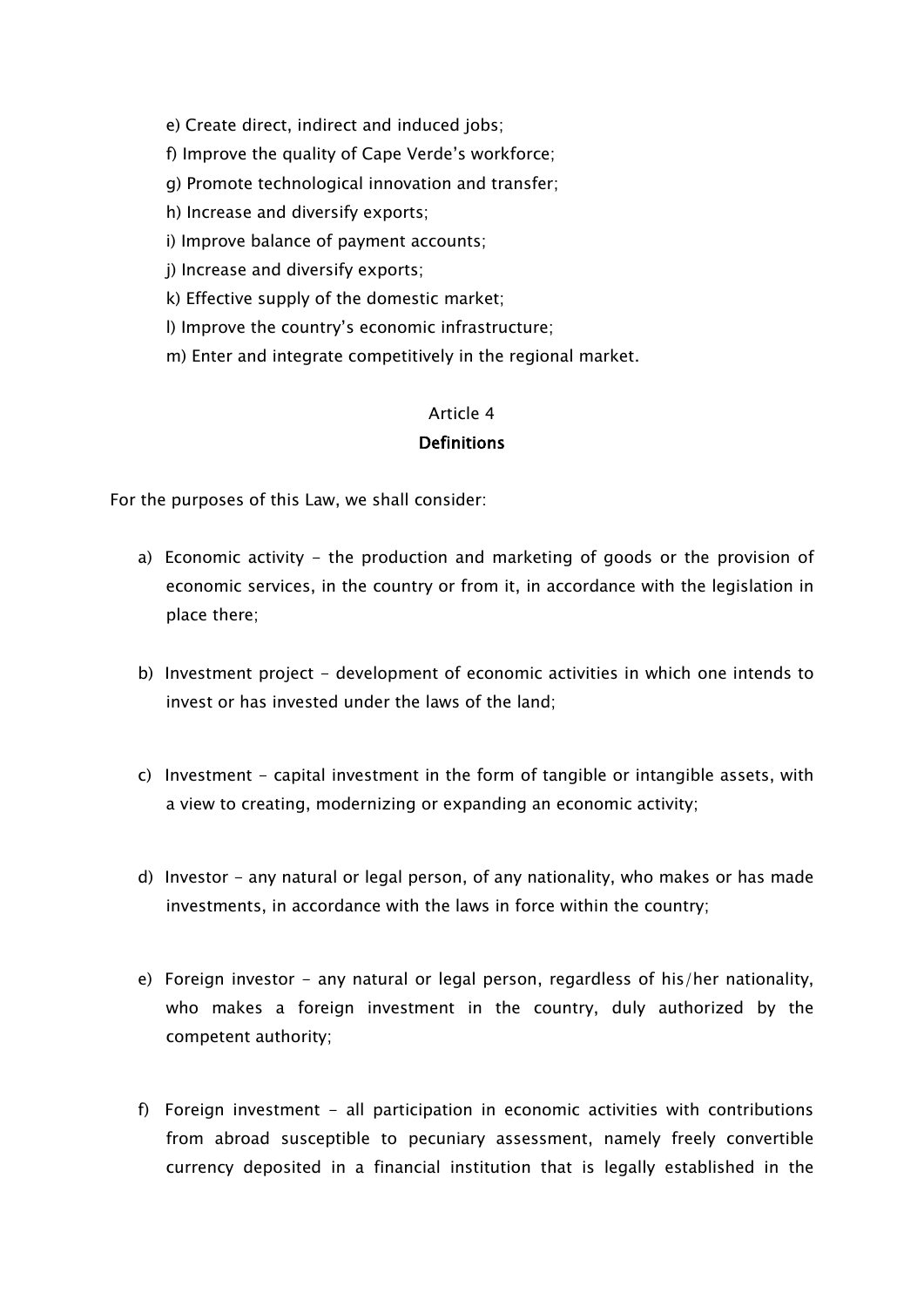country; goods, services and rights imported without foreign exchange expenses for the country; profits and dividends of a foreign investment reinvested in the same or in another economic activity, which may consist in the starting of a new company, subsidiaries or other form of representation of foreign companies, participation in capital increase, acquisition of assets, shares of existing companies, additional loans and partners' advances to the company;

g) Establishment Agreement - written agreement between the State and an investor with a view to carrying out an economic activity which, due to its size or nature, its social, ecological or technological implications, or other circumstances, prove to be of exceptional interest, within the framework of the national development strategy, or recommend the adoption of clauses, warrants, guarantees or special conditions not included in the general system in place.

# CHAPTER II Rights and guarantees Article 5 Non-discrimination

- 1. All investors, regardless of their nationality, have the same rights and are subject to the same duties and obligations under the laws of the land.
- 2. Exempt from the provisions in the preceding paragraph are investment projects which, given their nature or size, may merit special treatment and support from the State, including through the signing of an Establishment Agreement.

## Article 6 Security and protection

1. Investors are guaranteed security and legal protection against any measures to requisition, nationalize or directly or indirectly expropriate their private property, in all its legal and economic aspects, except for public interest reasons, in accordance with the Law, obeying the non-discrimination principle, and subject to prompt, full and fair compensation, based on the current real value of the investment at the date of the declaration of public utility;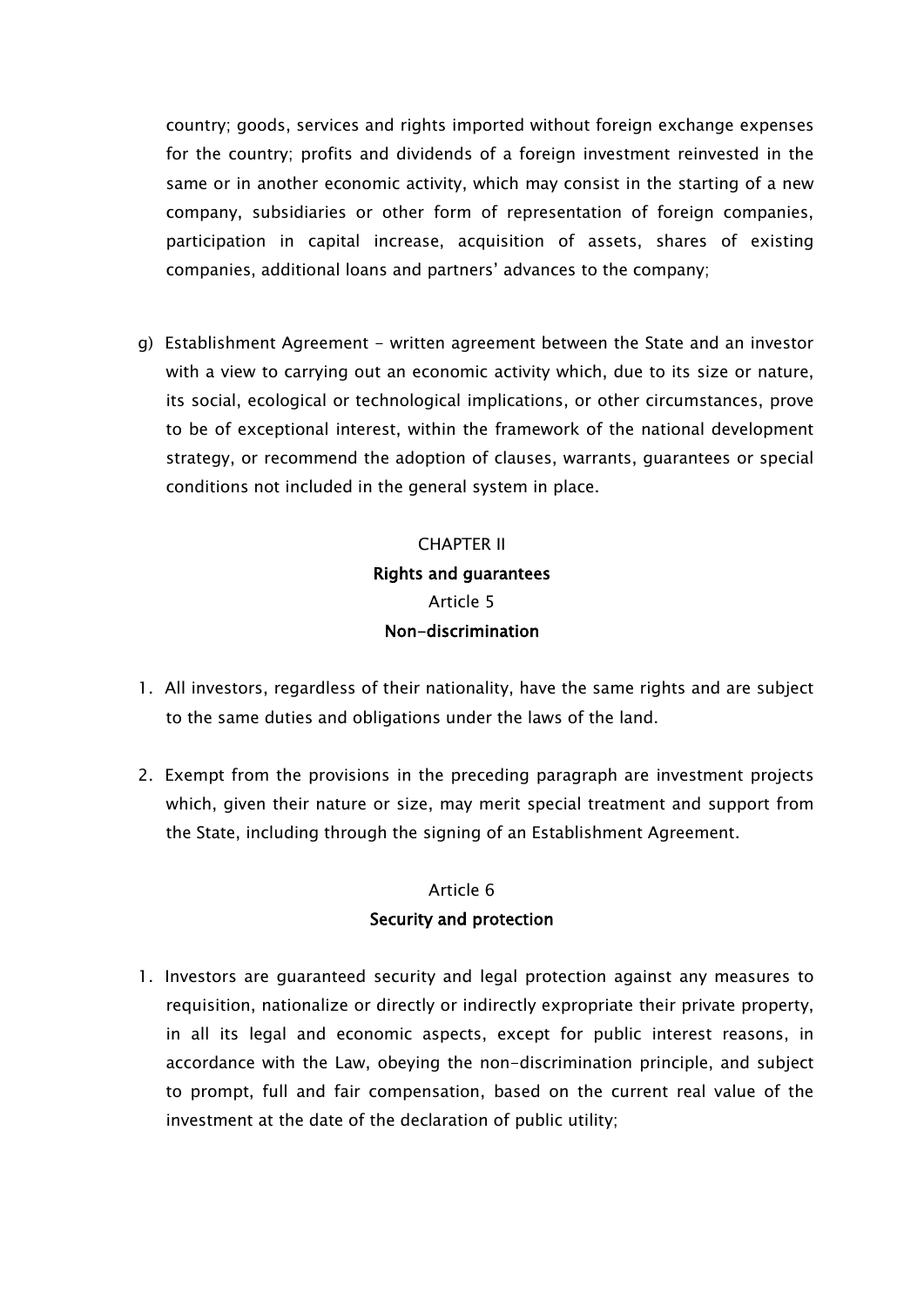- 2. An investment that is subject to a nationalization or expropriation process has the right to seek constitutional guarantees or other forms of dispute resolution provided by any agreement between the investor and the Government.
- 3. The right to enjoy the incentives obtained under the Code of Fiscal Benefits cannot be revoked or diminished until the expiration of the period established therein, provided there is no change in the constraints that have based their obtainment or failure to comply with obligations to the beneficiary.

## Article 7 Transfer of funds abroad

- 1. Having complied with all obligations to which they are subject, foreign investors have the right to convert to any other freely convertible currency and transfer abroad all income from their investment which has been duly registered with Banco de Cabo Verde under paragraph 4.
- 2. Income referred to in the preceding paragraph include:
	- a) Net operating profit, including dividends and interest on capital;
	- b) Royalties and commission for services related to the investment;
	- c) Income from sale of shares;
	- d) Income from partial or total sale of any part of an investment;
	- e) Benefits related to amortization and interest on financial transactions that constitute foreign investment;
	- f) Compensation for expropriation or loss.
- 3. Investors may also transfer abroad the initial and any additional capital that has been used to maintain or increase investment, as well as the repayment of any loan, including associated interest, related to investment, notwithstanding the application of paragraph 1.
- 4. Foreign investment must be registered with Banco de Cabo Verde.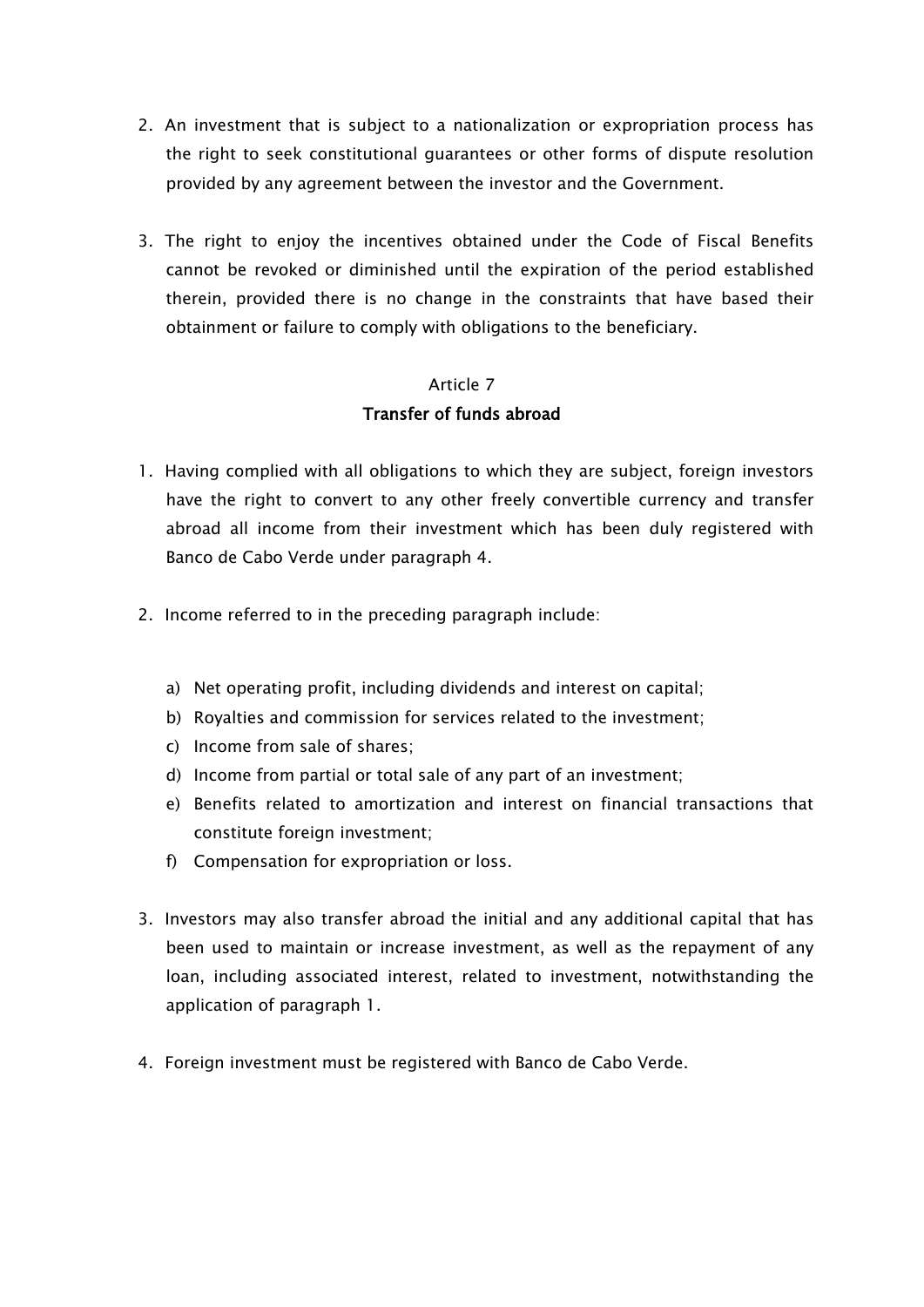- 5. Registration is done electronically, through Cabo Verde Investimento, on the day after the Investment Registration Certificate is issued by Cabo Verde Investimento.
- 6. The transfer is authorized by BCV, within 30 days from the date of the request or the receipt of additional information requested.
- 7. Whenever the amount to be transferred is likely to cause serious disturbances in the balance of payments, the Governor of Banco de Cabo Verde may exceptionally determine equal, consecutive quarterly remittances, over a period not exceeding two years.
- 8. After the period referred to in paragraph 6, Banco de Cabo Verde will be liable to pay interest, at the 30-day LIBOR rate, on the amount to transfer deposited in financial institutions that are in the country legally, with past due interest being transferable at the same time as the capital.
- 9. Failure to comply with the provisions of paragraph 4 may determine the nonrecognition of the right to transfer funds established in paragraphs 2 and 3.

## Article 8 Transfer of income from foreign workers

Having fulfilled all tax obligations, foreign workers and Cape Verdean workers who at the time of hiring had lived abroad for more than five years have the right to convert into freely convertible currency and to transfer abroad income from services rendered to companies financed with resources from abroad, duly registered with Banco de Cabo Verde under Article 6, and for which they were recruited.

#### Article 9

#### Accounts in foreign currency

1. Foreign investors can open accounts in convertible currency with financial institutions authorized by law to establish in the country and through which they can perform all transactions with others abroad.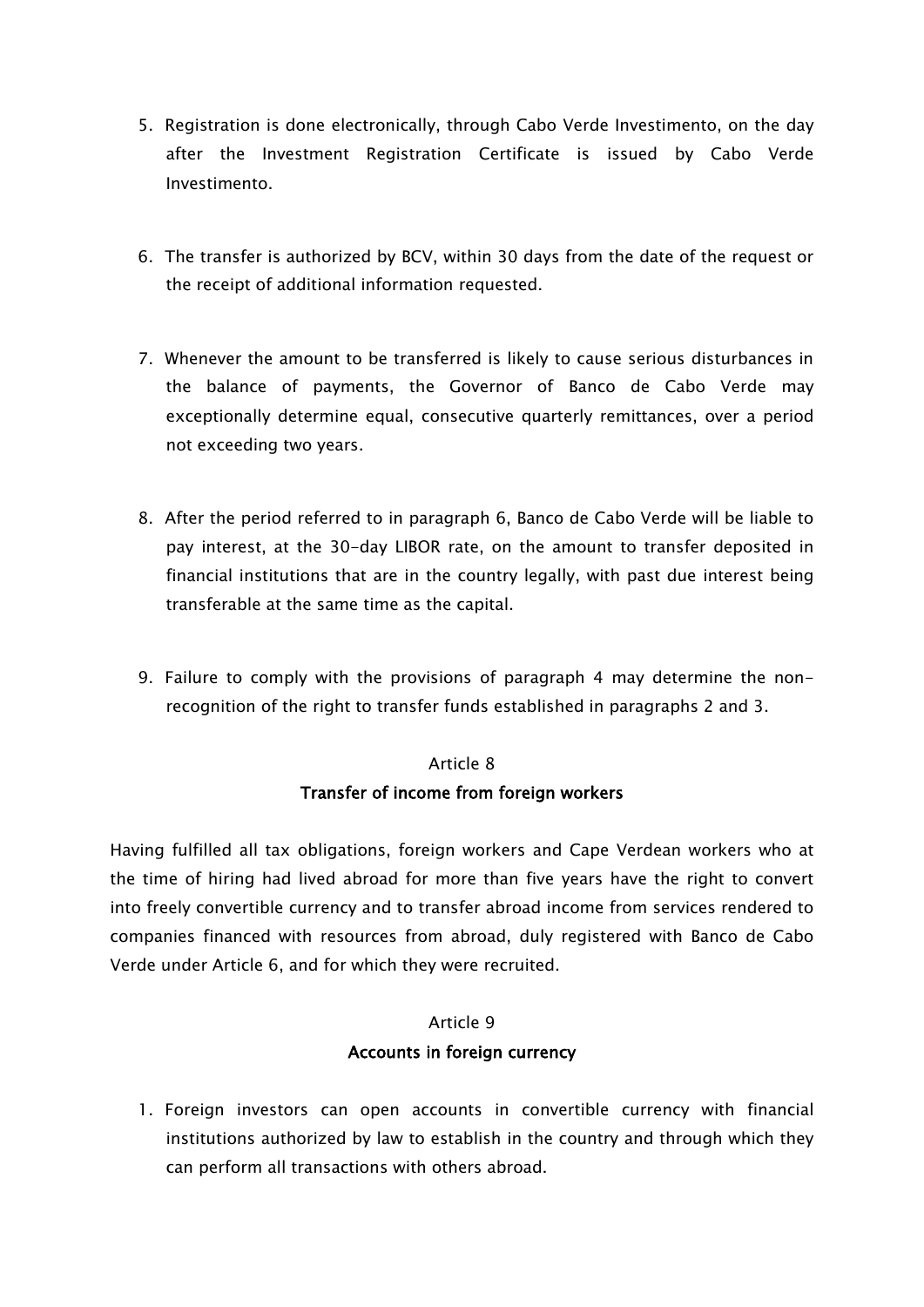- 2. The accounts referred to in the preceding paragraph may only be used on credit through transfers from abroad or from other accounts in foreign currency opened with institutions legally authorized to operate in the country.
- 3. The opening and operation of accounts referred to in paragraph 1 are regulated by Banco de Cabo Verde.

#### Article 10

#### International Agreements

The provisions of this Law do not restrict any guarantees, benefits and obligations especially addressed in international agreements or treaties of which the Republic of Cape Verde is a signatory.

# Article 11 Freedom for private enterprise

Making an investment in the Republic of Cape Verde, in any sector of activity, as long as permitted by law, is free, regardless of the investor's nationality, and needs no prior authorization, beyond the legal, sectoral and general procedures in force in the country.

#### Article 12

#### **Confidentiality**

Information provided in connection with an investment project is considered to be confidential and is treated with the strictest confidence by the authorities, services, employees and agents who have access to them.

> CHAPTER III **Incentives** Article 13 **Incentives**

Investments made under this Investment Law may be granted incentives, both general and specific, dependent or automatic, contractual, contingent or temporary, in the form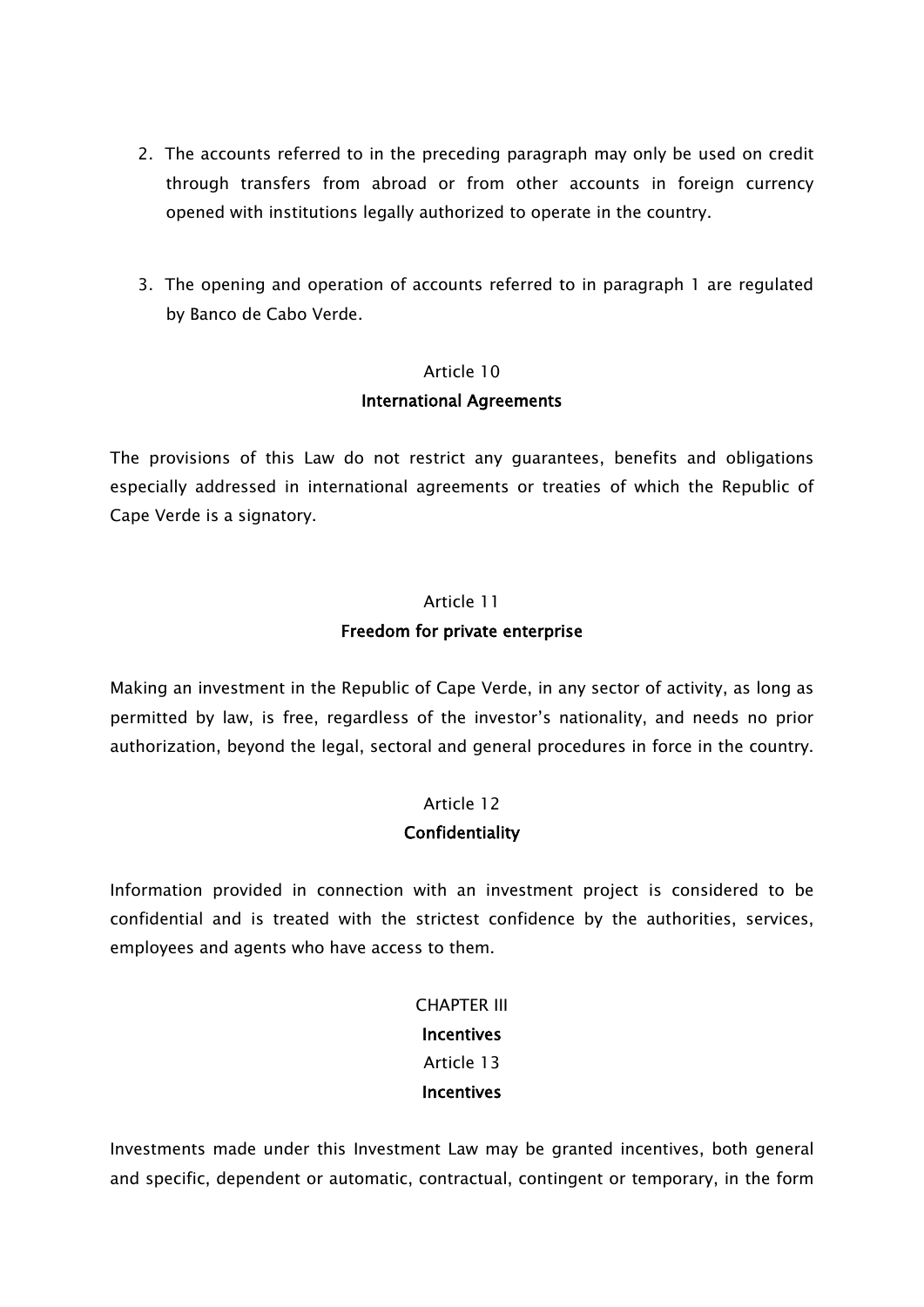of exemptions, tax cuts, deductions from taxable income, accelerated depreciation and amortization, or investment tax credit, in accordance with the Code of Fiscal Benefits.

# CHAPTER IV Conflict Resolution Article 14 Conciliation and arbitration

- 1. Disputes between the State and any investor concerning the interpretation and application of this Law and related regulations which cannot be resolved amicably or via negotiation are submitted for resolution to the judicial authorities, in accordance with Cape Verdean laws, if another procedure is not established in international agreements to which the Republic of Cape Verde is a party.
- 2. Disputes between the State of Cape Verde and foreign investors on investments authorized and made in the country, if no other route has been agreed, shall be settled by arbitration, by using the following alternatives:
	- a) Framework Law on national arbitration;
	- b) Rules of the Washington Convention of March 15, 1965 on the Settlement of Investment Disputes between States and Nationals of other States, as well as its International Centre for Settlement of Investment Disputes between States and Nationals of other States;
	- c) Rules set out in the ICSID Additional Facility Rules, approved on September 27, 1978 by the International Centre for Settlement of Investment Disputes' Board of Directors, if the foreign entity does not fulfill the nationality requirements provided for in Article 25 of the Convention;
	- d) The International Chamber of Commerce's (Paris) Rules of Arbitration.
- 3. The provisions of the preceding paragraphs shall not preclude recourse to the courts of the Republic of Cape Verde, as long as both parties so desire and have agreed.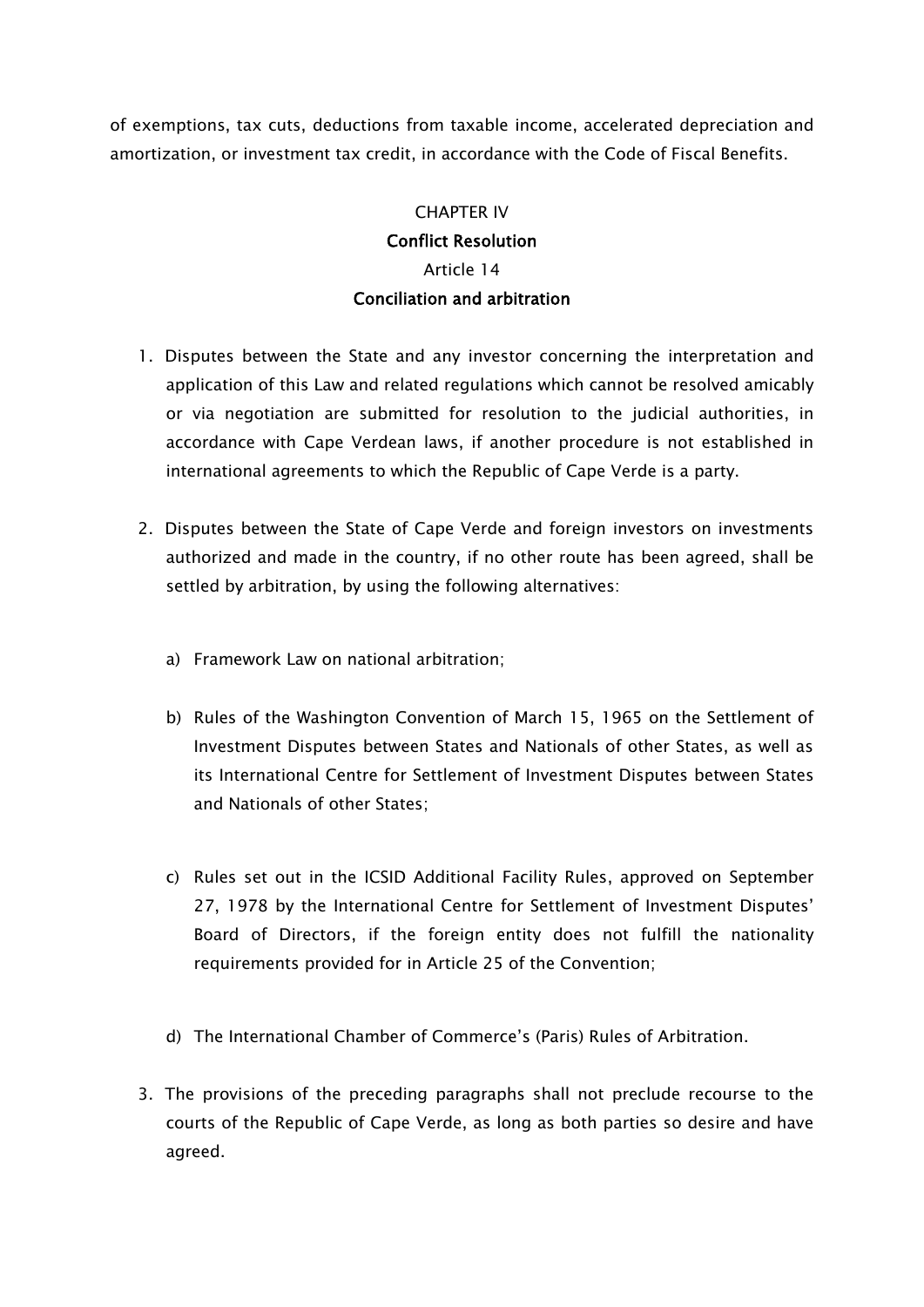# CHAPTER V Transitional and final provisions Article 15 Transitional rules

- 1. This Law and its regulations do not apply to investments authorized before its coming into force. Such investments will continue to be governed by the provisions of law that authorized them until their completion.
- 2. Investment projects submitted for review and approval before the coming into force of this Law are analyzed and decided in accordance with the applicable legislation in force at the date of submission, unless promoters choose and expressly request the application of this Law.
- 3. The promoters of investment projects involving foreign investment authorized under Law No. 90/IV/93, of 13 December, and its regulations, which have not yet been registered pursuant to Article 7, shall complete their registration within ninety (90) days from the date of this Code's coming into force.
- 4. Failure to comply with the preceding paragraph may order the revocation of the authorization granted under Law No. 90/IV/93, of 13 December, and its regulations.

#### Article 16

#### Revocation

- 1. Law No. 90/IV/93, of 13 December, and Regulatory Decree No. 1/94, of 3 January, are repealed.
- 2. All provisions that contradict the provisions of this Law are also repealed.

#### Article 17

## Coming into force

This Law shall come into force on the date the Code of Fiscal Benefits comes into force.